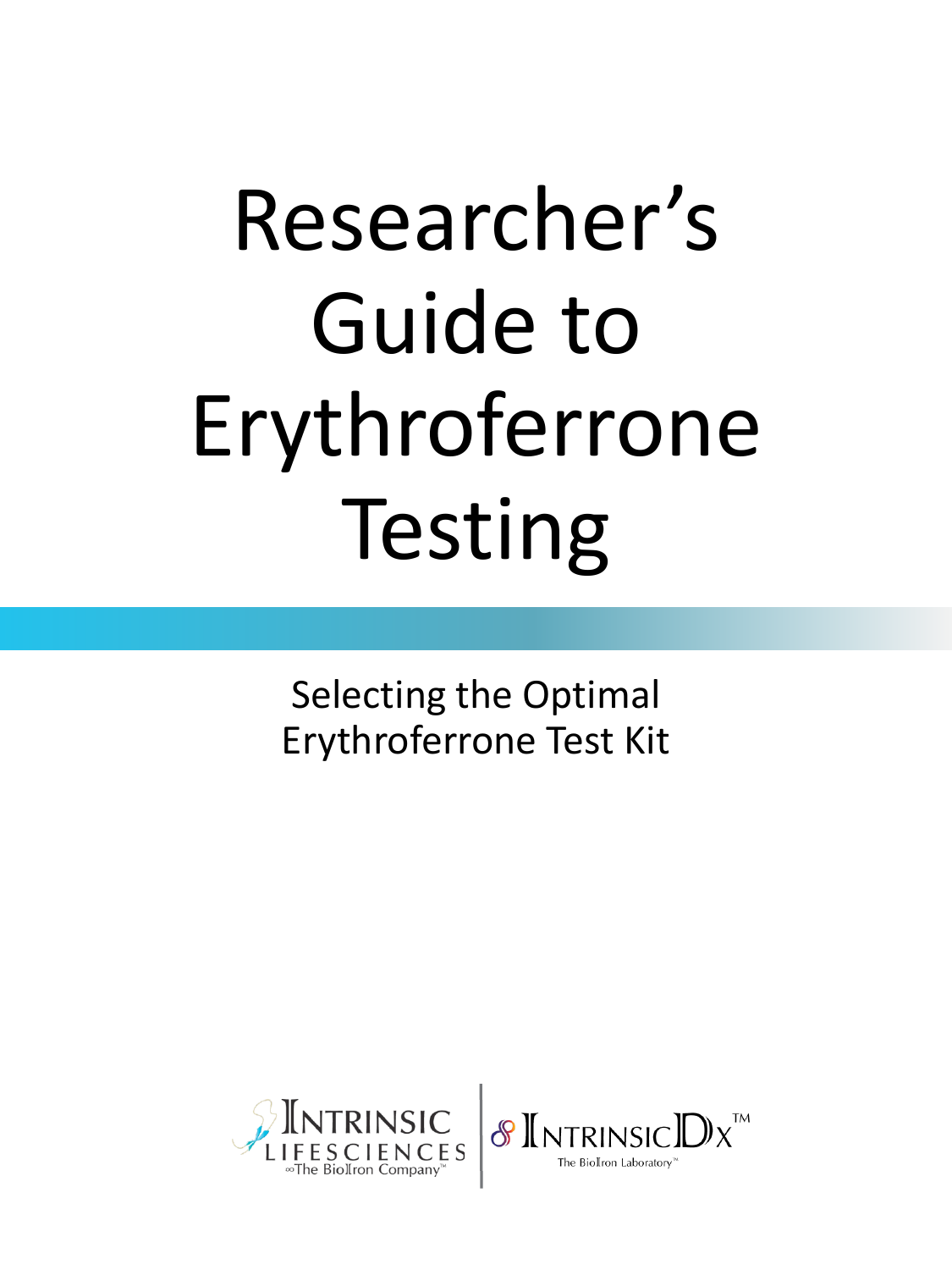## Method Comparison

### **Study Goal**

Quantify the performance characteristics of available erythroferrone kits to assist researchers in making informed kit selection decisions related to erythroferrone research.

## Table of Contents



| Introduction                  | 3  |
|-------------------------------|----|
| Erythroferrone Kit Comparison |    |
| Conclusion                    | 10 |
| The Company                   |    |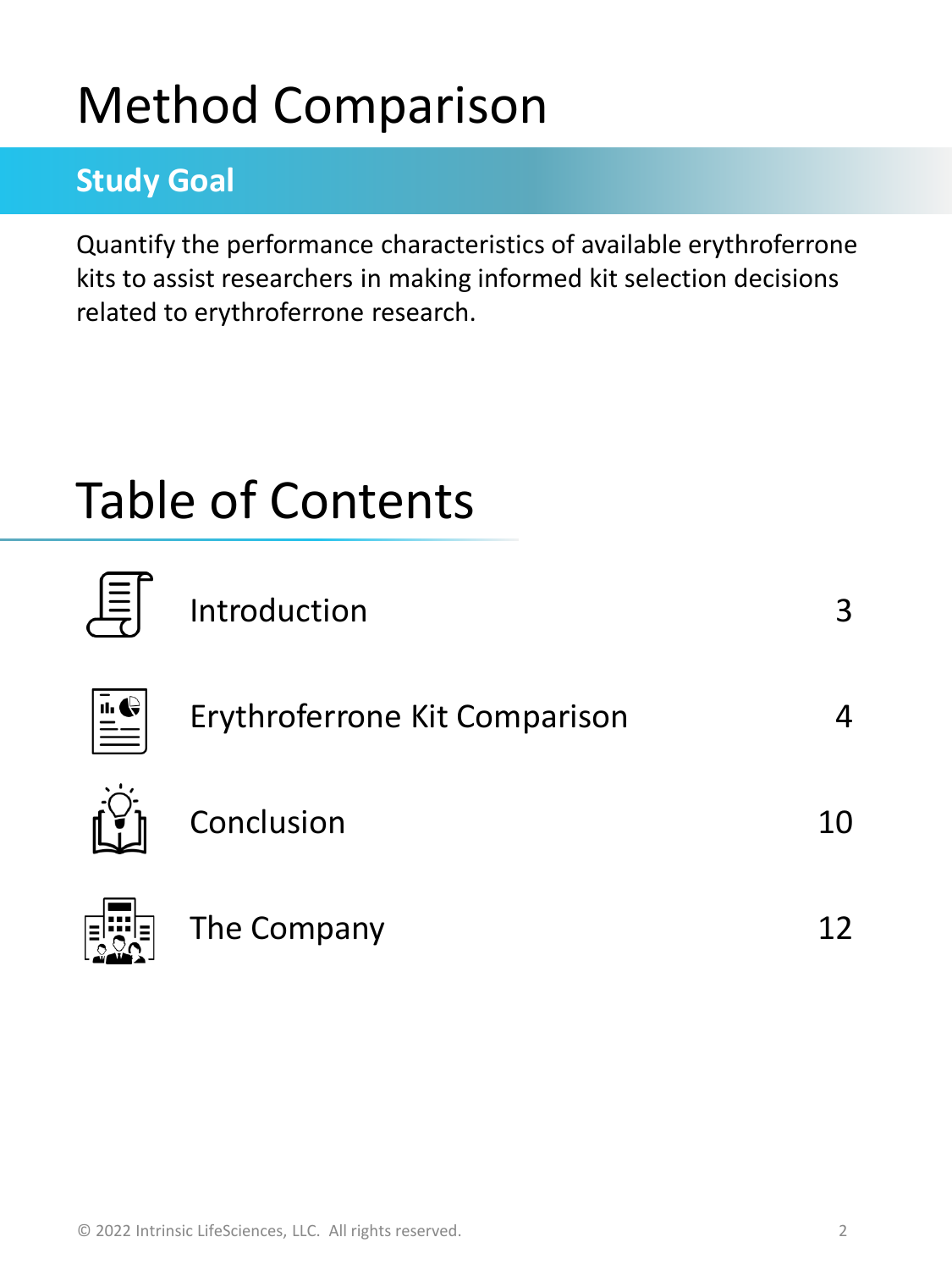## Introduction



### Why test for Erythroferrone?

#### **Therapeutics:**

Erythroferrone could be a therapeutic target for iron loading anemias such as hereditary hemochromatosis (1).

#### **Drug detection:**

Erythroferrone levels may detect the abuse of erythropoiesis stimulating agents (ESAs) in the anti-doping field (3).

#### **Biomarker:**

Erythroferrone could be a useful biomarker for ineffective erythropoiesis and distinguish disease sources such as X-linked sideroblastic anemia and βthalassemia (2).

#### **Diagnostics in preventative care:**

Erythroferrone can predict mortality in patients with chronic kidney disease and heart failure (4).



#### Erythroferrone testing challenge

The recent discovery of erythroferrone means many immunoassay testing products have little data to support a comprehensive validation.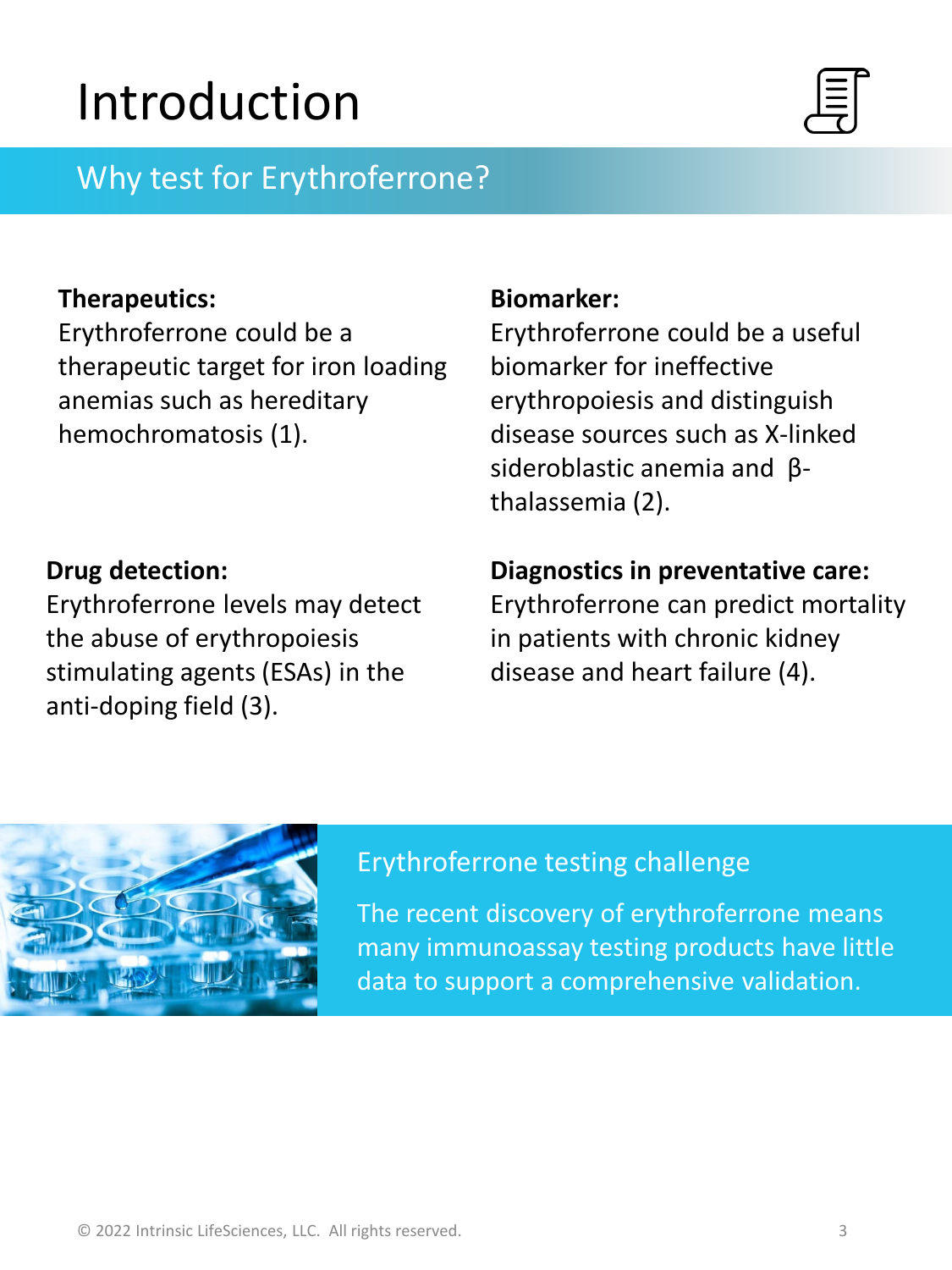

### Kit Summary

Validation of human Erythroferrone ELISA kits from five (5) manufacturers (**Table 1**) was conducted to assess:

#### **accuracy, precision, linearity, lower measurement limits, and physiologic relevance**

| <b>Method</b> | <b>Manufacturer</b>                   | Range<br>(ng/ml) | <b>Run Time</b><br>(hrs) |
|---------------|---------------------------------------|------------------|--------------------------|
| A             | Abbexa<br>(abx250979)                 | $0.156 - 10$     | 2h50m                    |
| B             | Aviscera<br>(SK00393-19)              | $1 - 256$        | 5h10m                    |
| C             | Cusabio<br>(CSB-EL008059HU)           | $0.015 - 1$      | 4h30m                    |
| D             | Intrinsic Lifesciences<br>$(ERF-001)$ | $0.156 - 10$     | 1h45m                    |
| E             | MyBioSource<br>(MBS2088219)           | $0.156 - 10$     | 2h50m                    |

**Table 1. Human Erythroferrone ELISA Kits Included in the analysis.** 

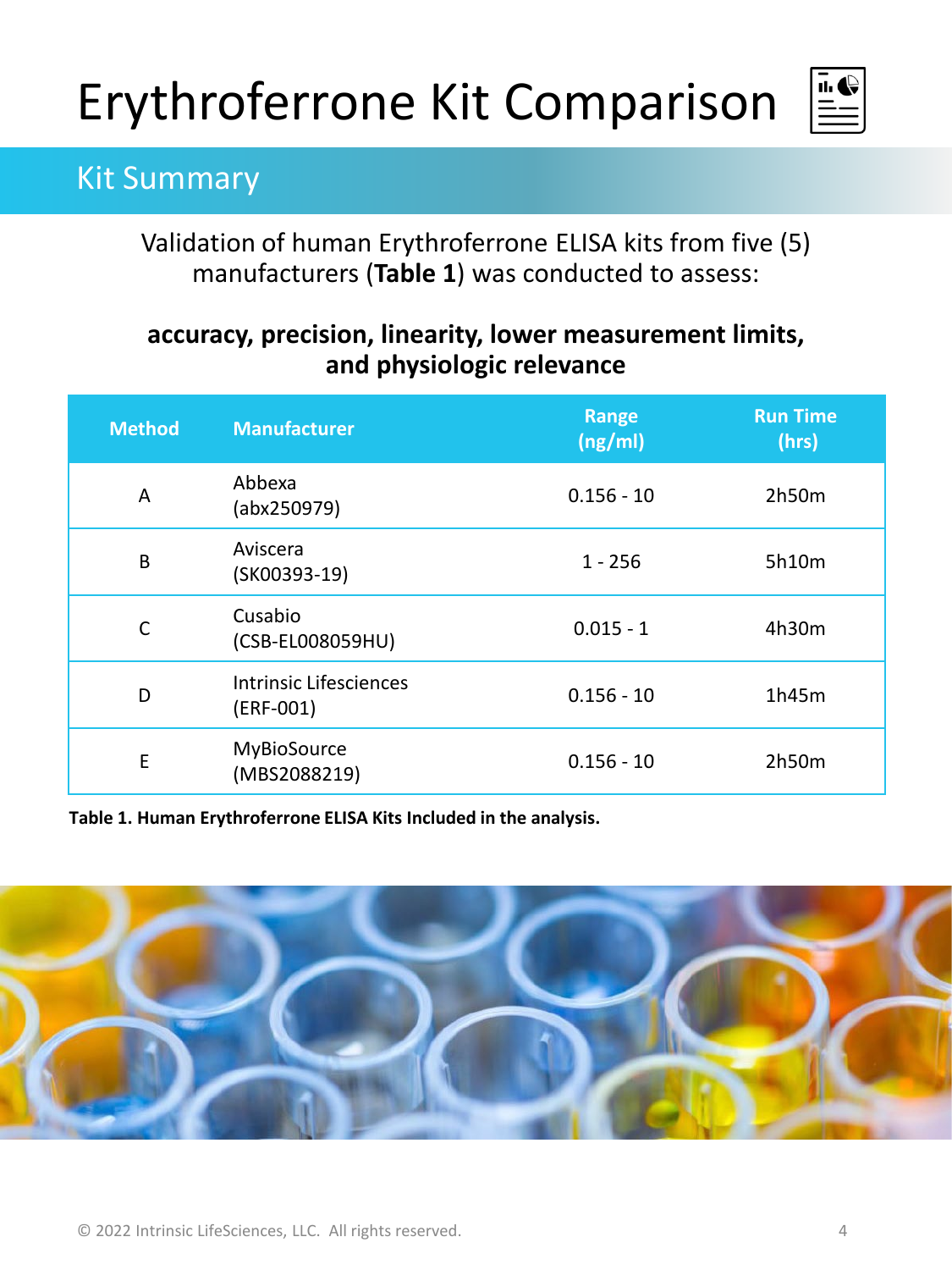

### Accuracy – Spike Recovery

| <b>Methods</b> | <b>Slope (95%CI)</b>   | R     | р       |
|----------------|------------------------|-------|---------|
| ⊧ A            | $0.069(0.066 - 0.073)$ | 0.688 | < 0.001 |
| в              | $0.134(0.127 - 0.141)$ | 0.212 | 0.016   |
| - C            | $0.001(0.001 - 0.001)$ | 0.270 | < 0.001 |
| ×р             | $0.801(0.761 - 0.841)$ | 0.984 | < 0.001 |
| жг             | $0.047(0.045 - 0.049)$ | 0.978 | < 0.001 |

**Table 2. Correlation statistics of serum Erythroferrone measured by various ELISA kits**



**Figure 1. Correlation of Serum Erythroferrone by ELISA Method (Pearson correlation)**

#### **NOTE: A TEST WITH PERFECT ACCURACY EXHIBITS A LINEAR REGRESSION SLOPE OF 1.0**

Accuracy (**Figure 1**, **Table 2**) was superior using Method D, with a slope closest to 1.0 (0.801), a trait not approached by any other method.

**Correlation coefficients (R)**, an indication of a test's ability to distinguish appropriate and proportional differences (**Table 2**), was satisfactorily high for both Method D and Method E.

### **Method D demonstrated greatest accuracy for detecting Erythroferrone across the tested spike range (0-90 ng/ml).**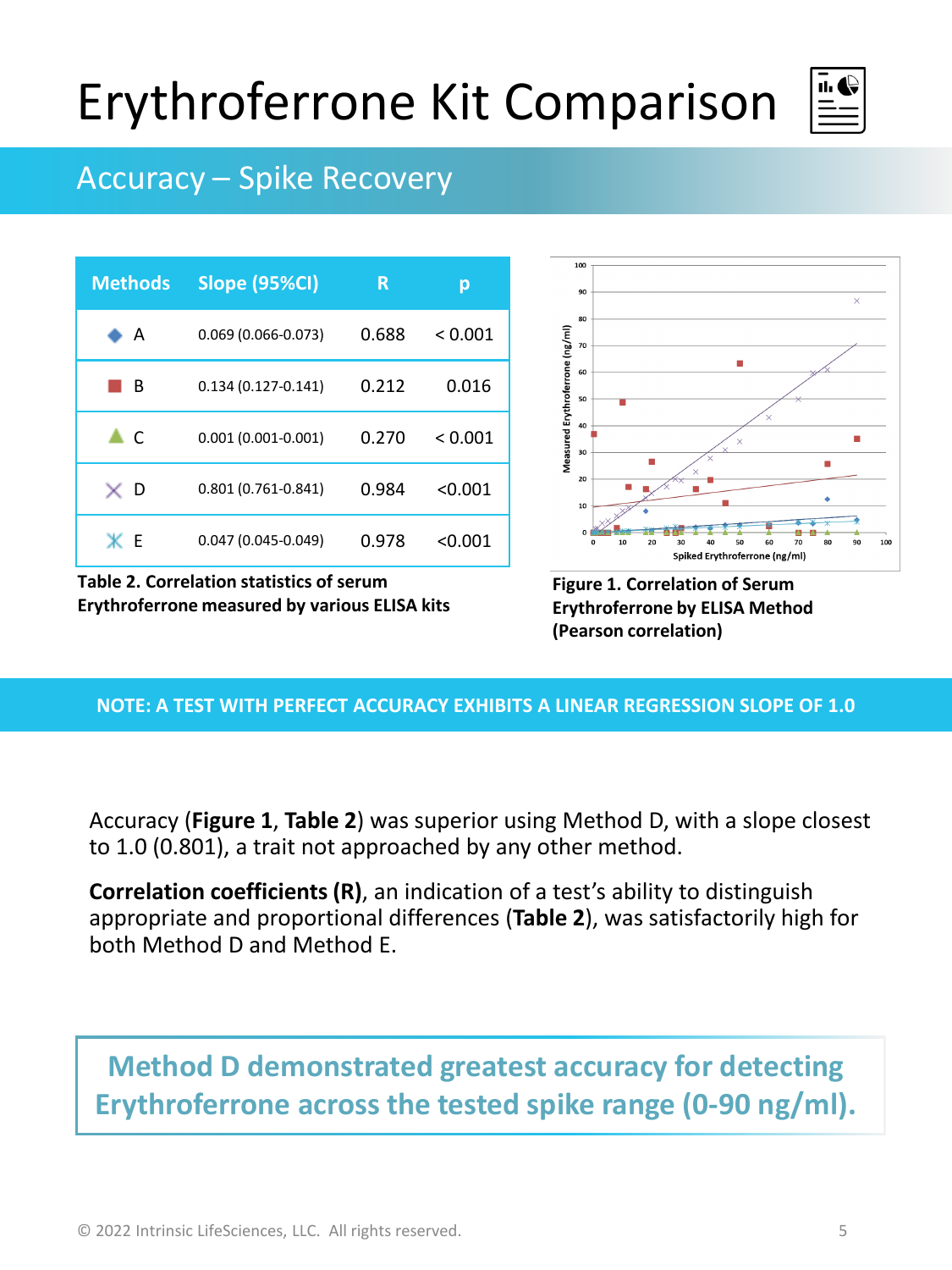### Precision

Serum samples spiked with low, medium, and high levels of Erythroferrone ( $n = 4$ ) were measured over two days. The average coefficient of variation (CV) within run (intra-assay) and between runs (inter-assay) was calculated.





### **Methods B and D were the most precise with D having CVs < 10%.**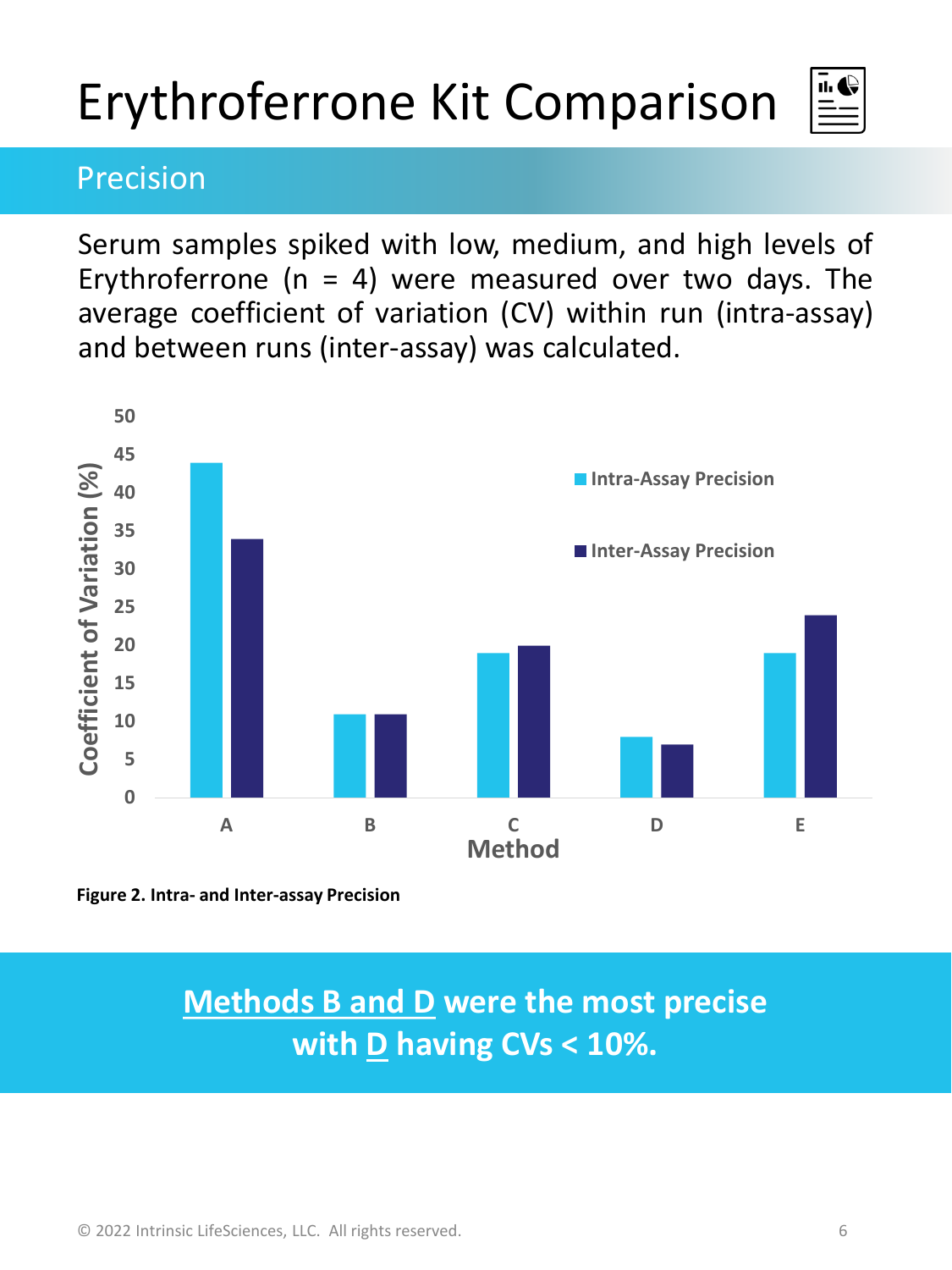

### Linearity

| <b>Method</b> | 1:2    | 1:4     | 1:8     | 1:16    |
|---------------|--------|---------|---------|---------|
| A             | $-27%$ | $-18%$  | 108%    | $-62%$  |
| B             | $-60%$ | 214%    | 476%    | 1668%   |
| C             | $-58%$ | $-100%$ | $-100%$ | $-100%$ |
| D             | $-19%$ | $-17%$  | 1%      | 2%      |
| F             | $-16%$ | 6%      | $-15%$  | 124%    |

Linearity was assessed using a high Erythroferrone sample diluted 1:2, 1:4, 1:8, and 1:16. The average CV of concentrations corrected for dilution factor across all dilutions was calculated for each method. (**Figure 3**).

**Table 3. Linearity across dilutions, relative error.**

**Method D demonstrated the lowest CVs and lowest total relative error. Method E showed reasonably low CVs and relative error up to 1:8 dilution while Method A remained serviceable up to a 1:4 dilution (Table 3).**



**Figure 3. Average coefficient of variation for linearity across all dilutions**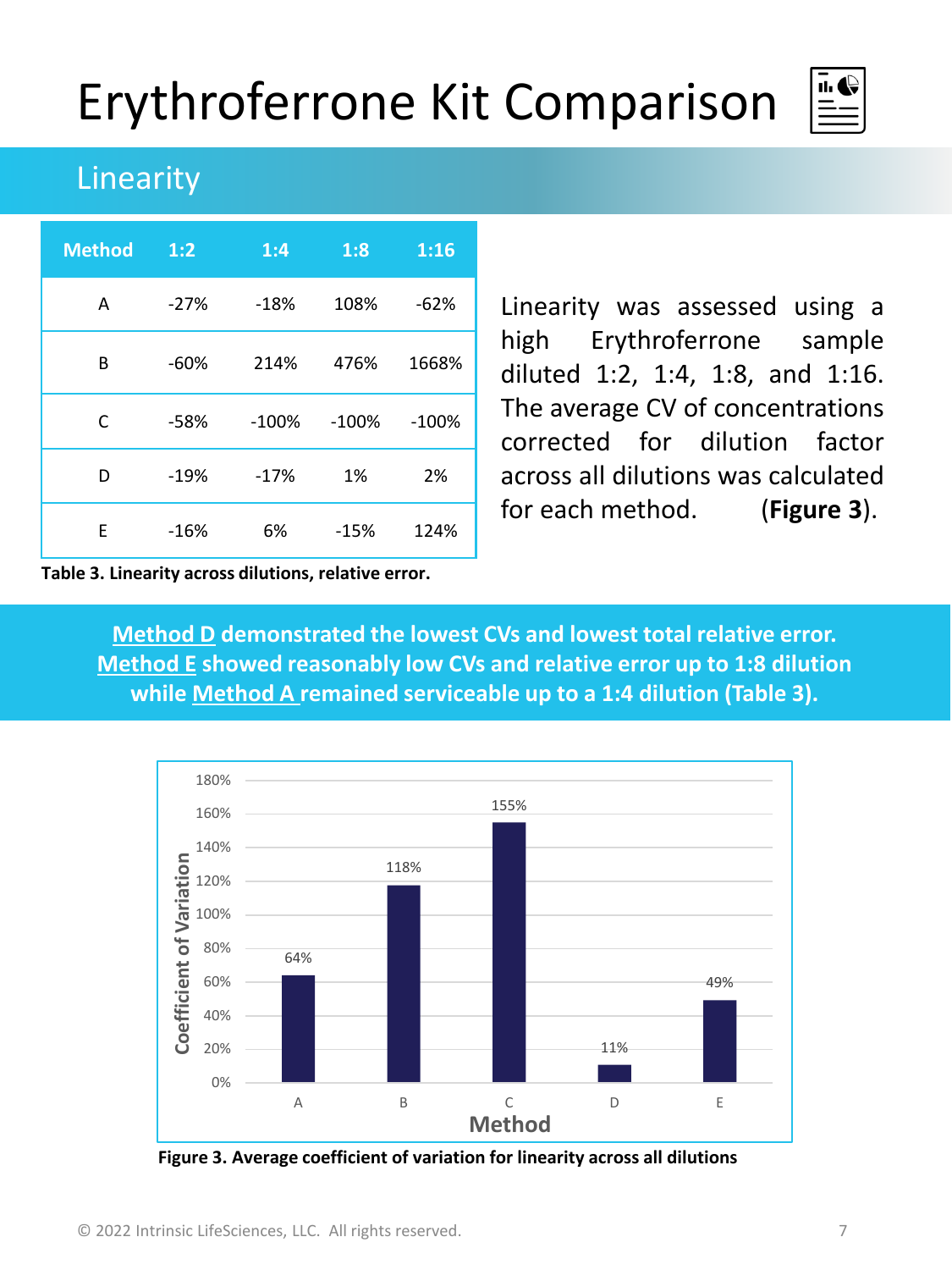

Lower Limits of Detection and Quantitation

| <b>Method:</b>  | A     | В     | С         | D     | E        |
|-----------------|-------|-------|-----------|-------|----------|
| OD1             | 0.014 | 0.051 | $-0.193$  | 0.050 | 0.009    |
| OD <sub>2</sub> | 0.007 | 0.025 | $-0.097$  | 0.049 | 0.015    |
| OD3             | 0.015 | 0.056 | $-0.015$  | 0.053 | $-0.001$ |
| OD4             | 0.011 | 0.046 | 0.015     | 0.056 | $-0.002$ |
| OD5             | 0.007 | 0.025 | $-0.164$  | 0.054 | 0.000    |
| OD6             | 0.005 | 0.041 | $-0.134$  | 0.050 | $-0.007$ |
| OD7             | 0.023 | 0.020 | 0.045     | 0.058 | 0.003    |
| OD8             | 0.018 | 0.038 | 0.015     | 0.069 | $-0.004$ |
| AVE OD          | 0.012 | 0.038 | $-0.066$  | 0.055 | 0.002    |
| CV              | 49%   | 35%   | $-139\%*$ | 12%   | 394%     |
| LLOD (ng/ml)    | 0.25  | 1.92  | 0.02      | 0.01  | 0.19     |
| $LLOQ$ (ng/ml)  | 0.48  | 3.04  | 0.09      | 0.08  | 0.42     |

**Table 4. Lower limit of detection and quantitation.** \*a negative CV reflects the average OD for zero erythroferrone buffer was negative. This indicates interference in the assay.

The lower limits of detection (LLOD) and quantitation (LLOQ) were assessed by repeated measurement of assay buffer (zero erythroferrone sample). The LLOD and LLOQ were calculated based on the average OD plus 2 and 5 standard deviations, respectively.

**Method D demonstrated the lowest CV across zero erythroferrone sample buffer and had the lowest LLOD and LLOQ. The remaining methods have large CVs and orders of magnitude larger LLODs and LLOQs.**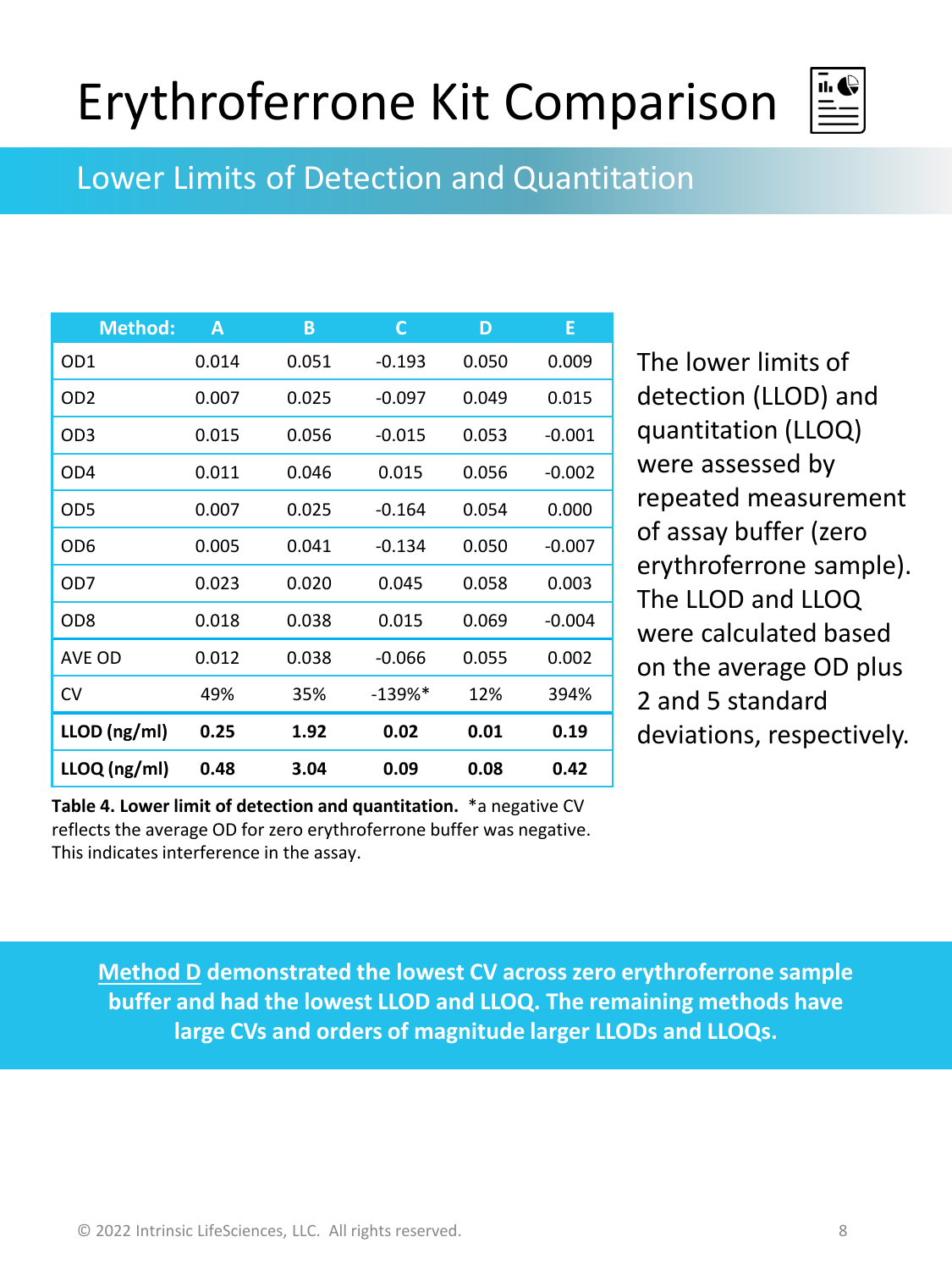

#### Physiologic Relevance

Erythroferrone is produced by erythroblasts in the bone marrow and during cases of ineffective erythropoiesis erythroblasts are unable to mature and accumulate in number. This leads to an overabundance of erythroferrone in circulation compared to healthy donors. A prime example of ineffective erythropoiesis is β-thalassemia.

| <b>Method:</b>       |        | В      |        | נו     |        |
|----------------------|--------|--------|--------|--------|--------|
| <b>Healthy Donor</b> | 0.15   | 5.77   | 0.00   | 6.48   | 0.00   |
| β-thalassemia        | 1.19   | 112.00 | 0.14   | 51.68  | 1.68   |
| . p                  | 0.0029 | 0.0079 | 0.0811 | 0.0098 | 0.0002 |

**Table 5. Healthy blood donor and β-thalassemia patient erythroferrone concentrations.** Average erythroferrone levels (ng/ml) in healthy blood donors (n=10) and β-thalassemia patients (n=10) were compared for each method and the p-value was calculated.

**Methods A, B, D, and E were able to distinguish the healthy blood donor group from the β-thalassemia patients based on their erythroferrone levels (p < 0.05).**

> Watch the discovers of erythroferrone, [Drs. Ganz and Nemeth, discuss its clinical](https://youtu.be/E0eOg7KESzU?t=525) utility in ineffective erythropoiesis.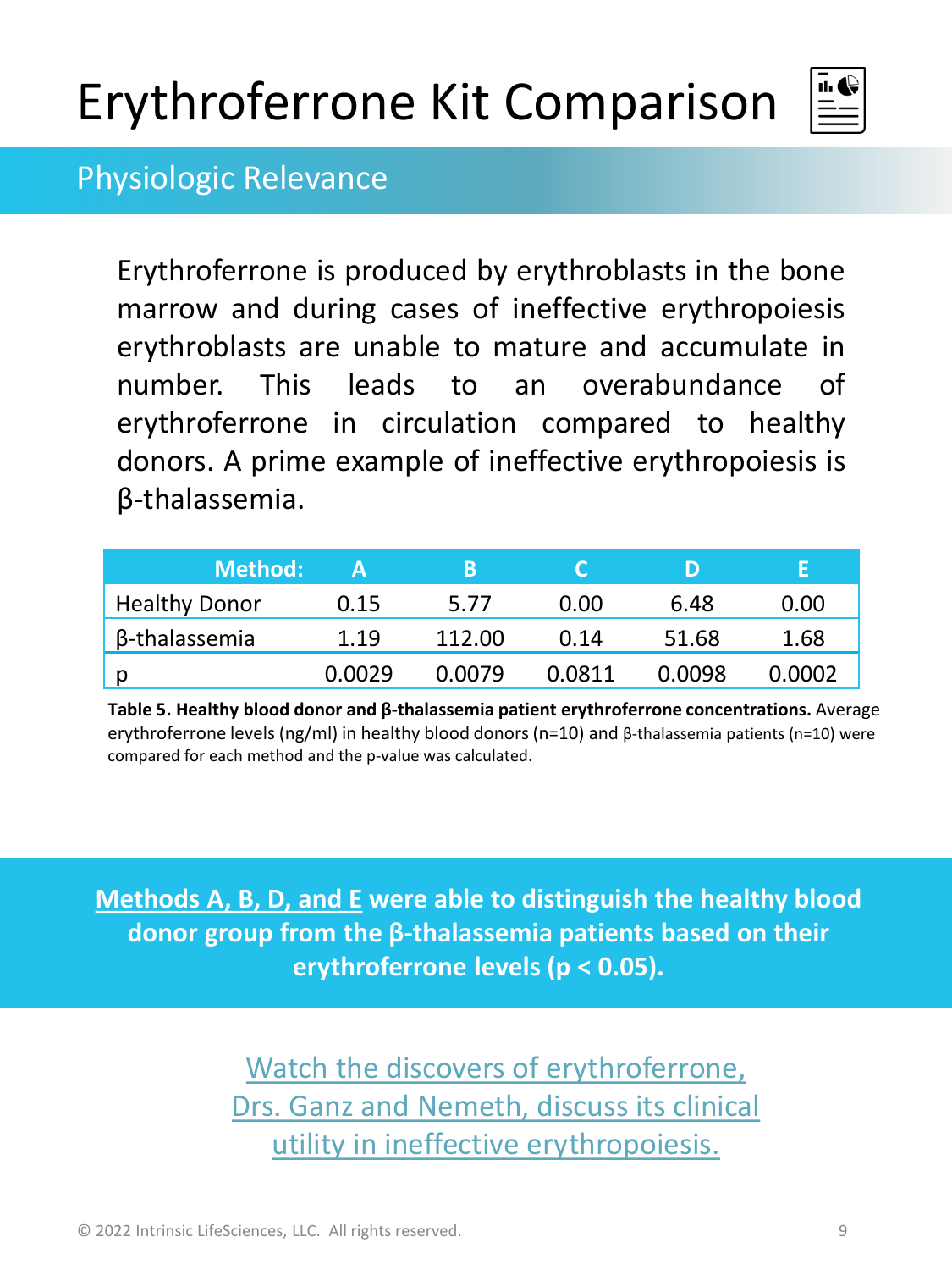## Conclusion



### At-a-glance

| <b>Method</b> | <b>Accuracy</b>   | <b>Precision</b><br><b>Intra-And</b><br>Inter-assay | <b>Linearity</b>  | <b>Limit Of</b><br>Quantitation | <b>Physiologic</b><br><b>Relevance</b> |
|---------------|-------------------|-----------------------------------------------------|-------------------|---------------------------------|----------------------------------------|
| A             |                   |                                                     |                   |                                 | $\boldsymbol{\mathcal{N}}$             |
| B             |                   | $\sqrt{\sqrt{2}}$                                   |                   |                                 | $\boldsymbol{\mathcal{N}}$             |
| $\mathsf{C}$  |                   | $\checkmark$                                        |                   |                                 |                                        |
| D             | $\sqrt{\sqrt{2}}$ | $\sqrt{\sqrt{2}}$                                   | $\sqrt{\sqrt{2}}$ | $\sqrt{\sqrt{2}}$               | $\boldsymbol{\mathcal{N}}$             |
| $\mathsf E$   |                   |                                                     |                   |                                 | $\bm{J}$                               |

#### ✔✔ optimal

✔ suitable (depending on intended research)

A, Abbexa (abx250979); B, Aviscera (SA00393-19); C, Cusabio (CSB-EL008059HU); D, Intrinsic LifeSciences (ERF-001); E, MyBioSource (MBS2088219)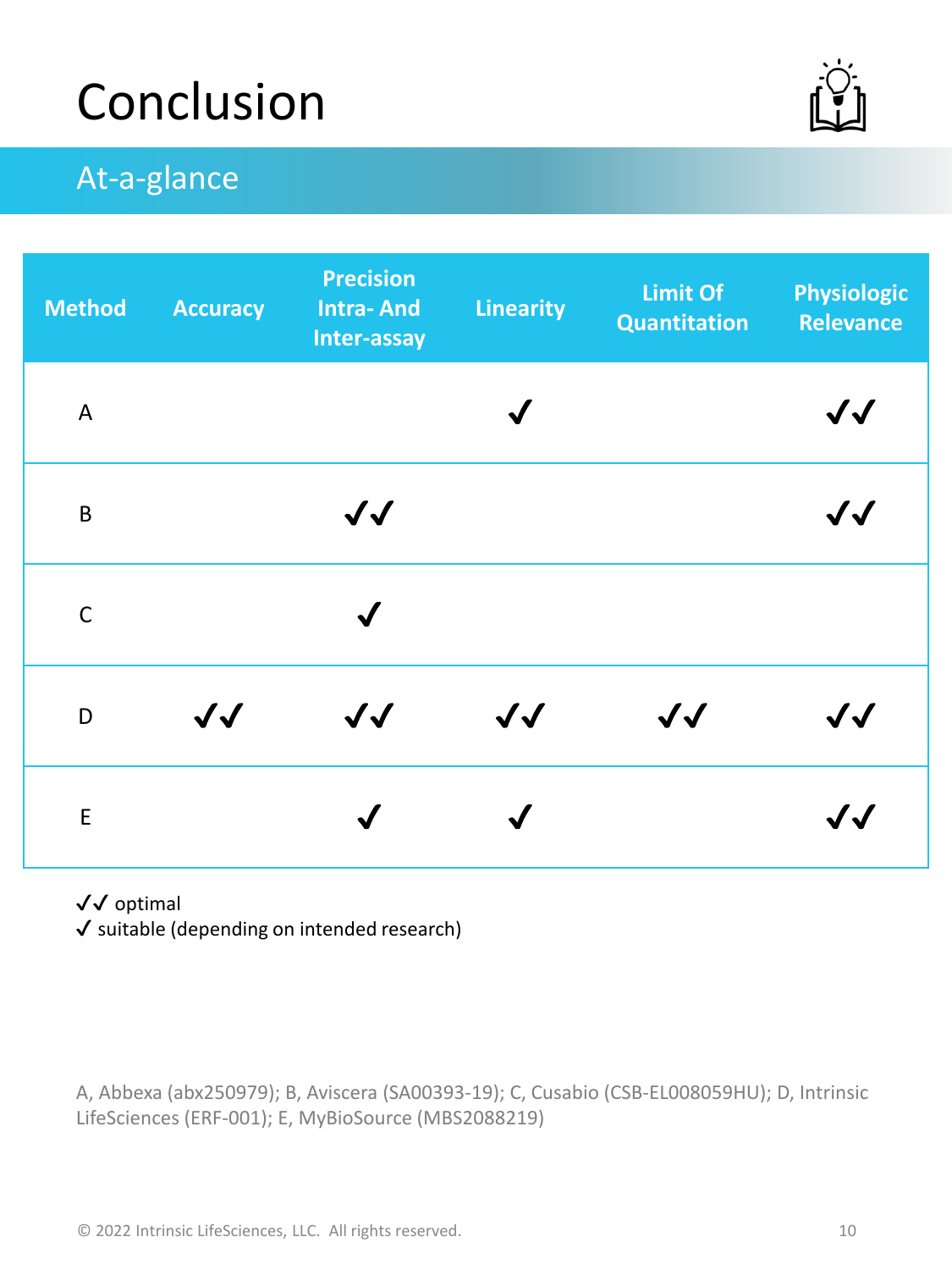## Conclusion

### Summary Table

| -<br>ſL<br>ı |
|--------------|
|              |

|                                                                  | Accuracy                                                                                                       | Precision<br>intra- and inter-assay                                                                                                                                                                                                                    | Linearity                                                                                                                                                                                                                                                        | <b>Limit of Quantitation</b>                                                                                                                |
|------------------------------------------------------------------|----------------------------------------------------------------------------------------------------------------|--------------------------------------------------------------------------------------------------------------------------------------------------------------------------------------------------------------------------------------------------------|------------------------------------------------------------------------------------------------------------------------------------------------------------------------------------------------------------------------------------------------------------------|---------------------------------------------------------------------------------------------------------------------------------------------|
| <b>Optimal Method</b><br>By Category                             | D                                                                                                              | B, D                                                                                                                                                                                                                                                   | D                                                                                                                                                                                                                                                                | D                                                                                                                                           |
| Ideal<br>erythroferrone<br>kit properties                        | Test slope of<br>1.0 indicates<br>results of two<br>test methods<br>produce the<br>same result.                | Precision is an<br>indicator of the assay<br>reproducibility. CVs <<br>10 are considered<br>acceptable in a clinical<br>setting; < 5 would be<br>considered highly<br>reproducible.                                                                    | Linearity is the<br>accuracy of a<br>measurement from a<br>diluted sample.<br>Typically, accuracy<br>declines as sample<br>dilution increases.                                                                                                                   | A low limit of<br>quantitation allows for<br>better sensitivity.                                                                            |
|                                                                  |                                                                                                                | Low within-run (intra-<br>assay) AND between<br>run (inter-assay) CVs<br>help minimize<br>variability of results.                                                                                                                                      | If a sample needs to<br>be diluted, the<br>accuracy of the<br>measurement is<br>dependent on the<br>linearity of the assay.                                                                                                                                      | Erythroferrone is very<br>low in steady state<br>erythropoiesis requiring<br>assays with a low LLOQ<br>to resolve sample<br>concentrations. |
| Why important?<br>What is the<br>impact on<br>research/<br>data? | Adjusting to<br>accommodate<br>a slope that<br>deviates from<br>1.0. requires<br>time, reagent<br>and samples. | An assay with a poor<br>precision can increase<br>variability and widen<br>confidence intervals,<br>weakening the<br>strength of the data<br>and lowering scientific<br>merit.<br>Low intra-assay CVs<br>can be diminished by<br>high inter-assay CVs. | An assay with a<br>narrow range AND<br>poor linearity will<br>hinder accurate<br>measurement and<br>likely affect the<br>relationships between<br>study groups. It is<br>best to minimize large<br>sample dilutions to<br>reduce sources of<br>analytical error. | An assay with a very<br>low LLOQ allows<br>researchers to<br>distinguish patient<br>groups with minimal<br>elevations of<br>erythroferrone. |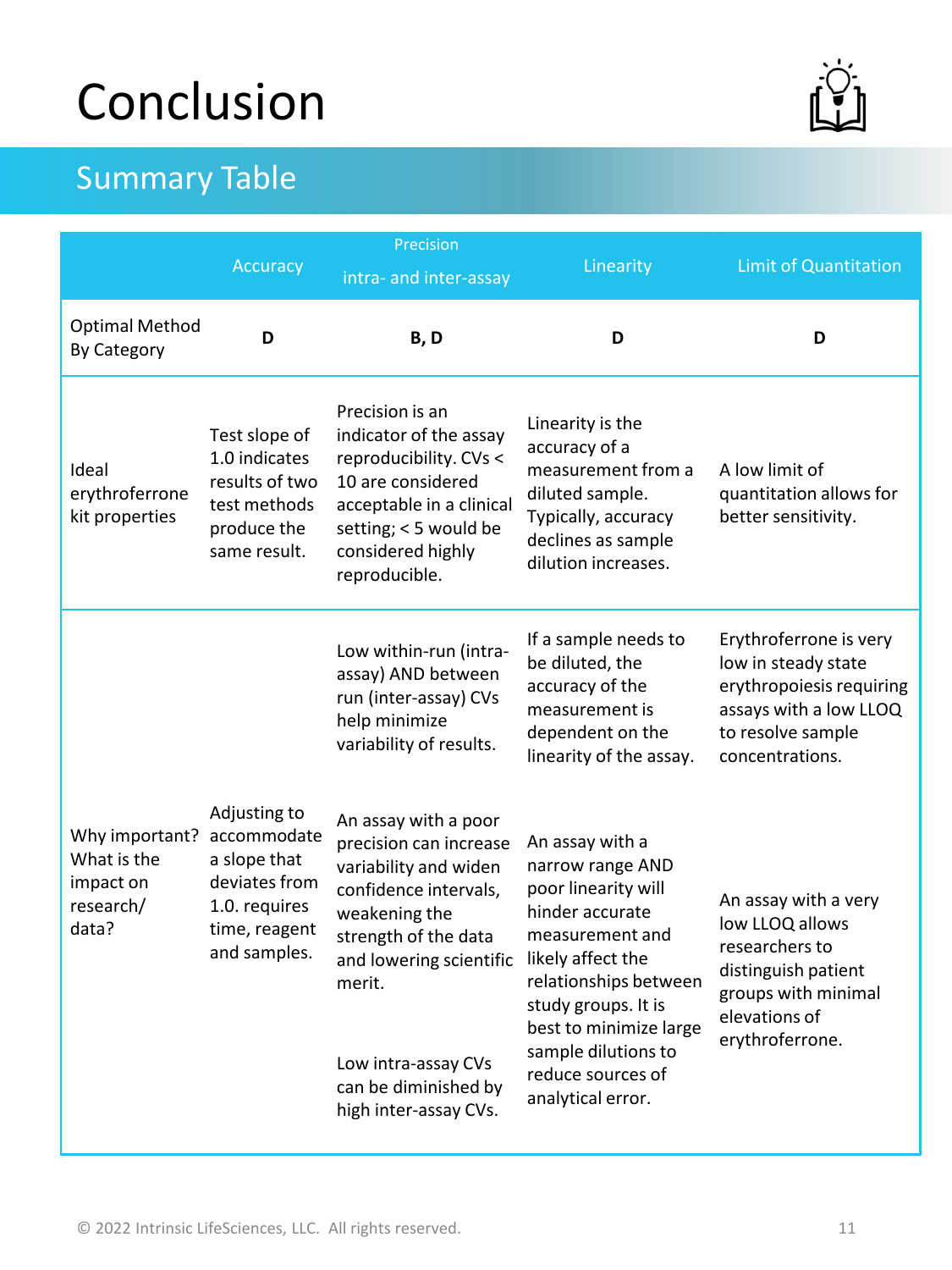



The leading developer of immunoassays for human erythroferrone

**Since 2017, Intrinsic LifeSciences (ILS) assays have been the method of choice for erythroferrone testing in research projects and clinical trials around the world.** 

**ILS operates IntrinsicDx, the only CLIA certified, CAP accredited U.S. laboratory performing clinical erythroferrone immunoassay testing.**

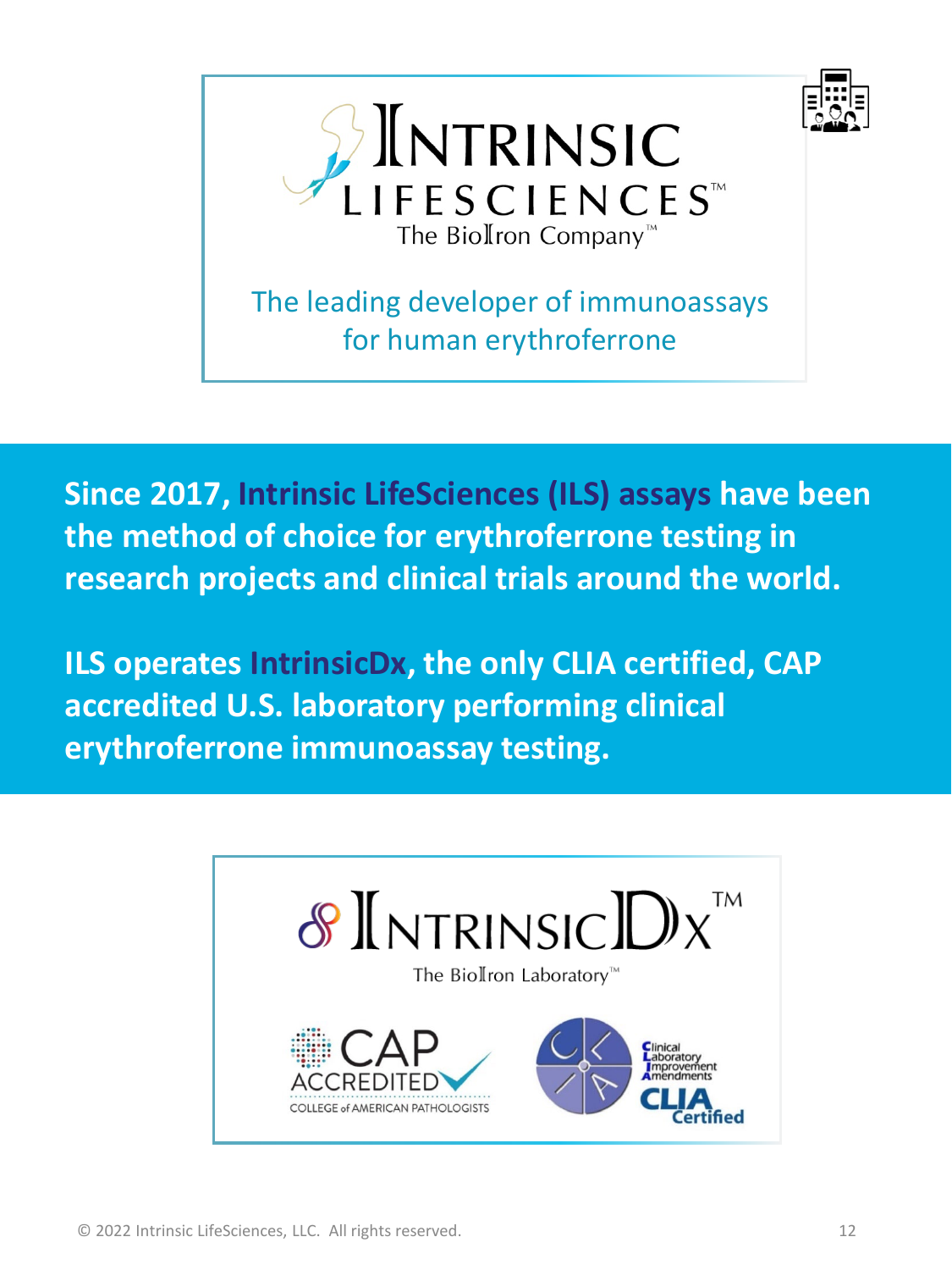## References

- 1. Camaschella C, Nai A, Silvestri L. Iron metabolism and iron disorders revisited in the hepcidin era. Haematologica 2020;105:260-72.
- 2. Diepeveen L, Roelofs R, Grebenchtchikov N, van Swelm R, Kautz L, Swinkels D. Differentiating iron-loading anemias using a newly developed and analytically validated elisa for human serum erythroferrone. PloS one 2021;16:e0254851.
- 3. Robach P, Gammella E, Recalcati S, Girelli D, Castagna A, Roustit M, et al. Induction of erythroferrone in healthy humans by micro-dose recombinant erythropoietin or high-altitude exposure. Haematologica 2021;106:384-90.
- 4. Spoto B, Kakkar R, Lo L, Devalaraja M, Pizzini P, Torino C, et al. Serum erythroferrone levels associate with mortality and cardiovascular events in hemodialysis and in ckd patients: A two cohorts study. Journal of clinical medicine 2019;8.